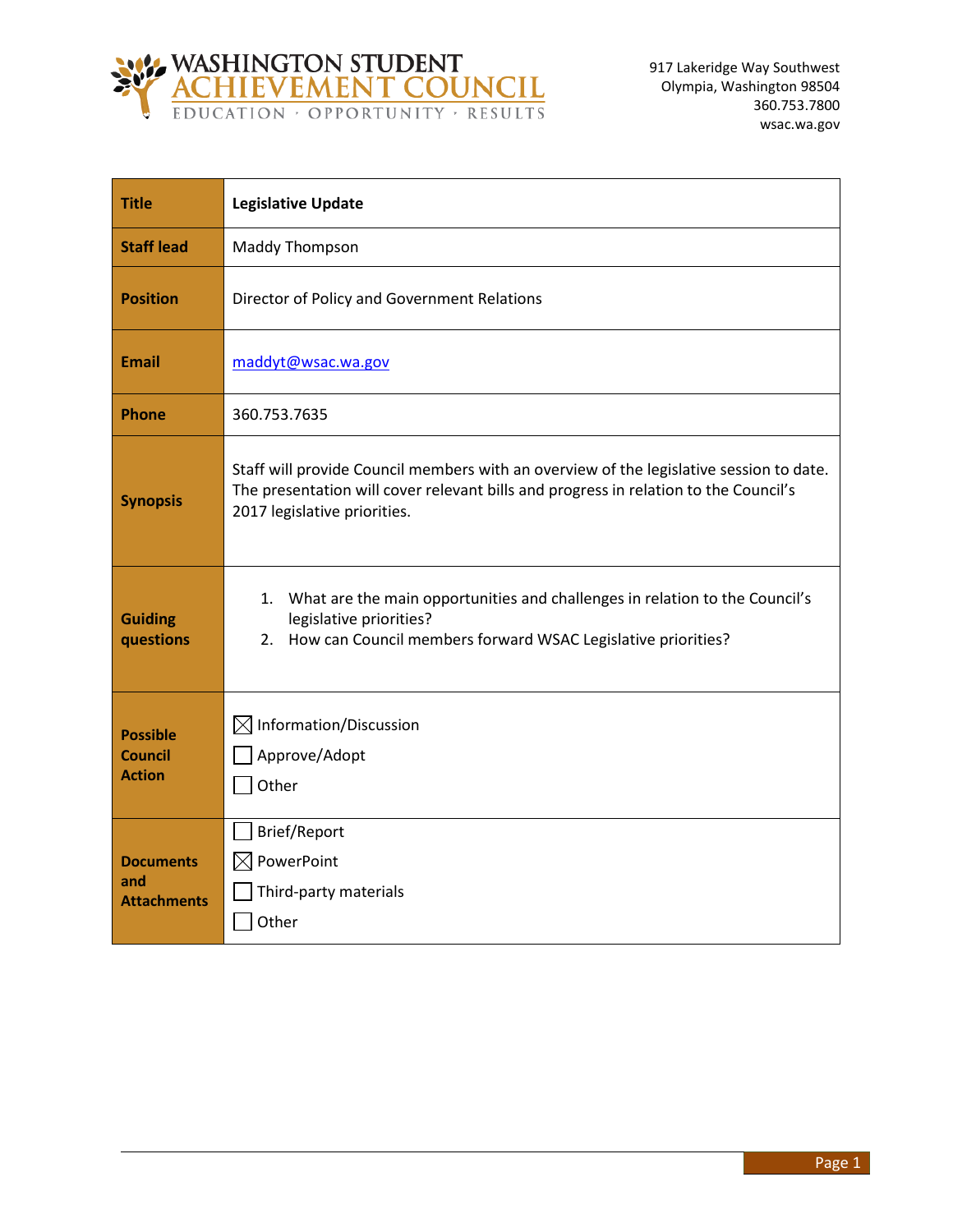

# Legislative Update

February 08, 2017

Maddy Thompson, Director of Policy & Government Relations

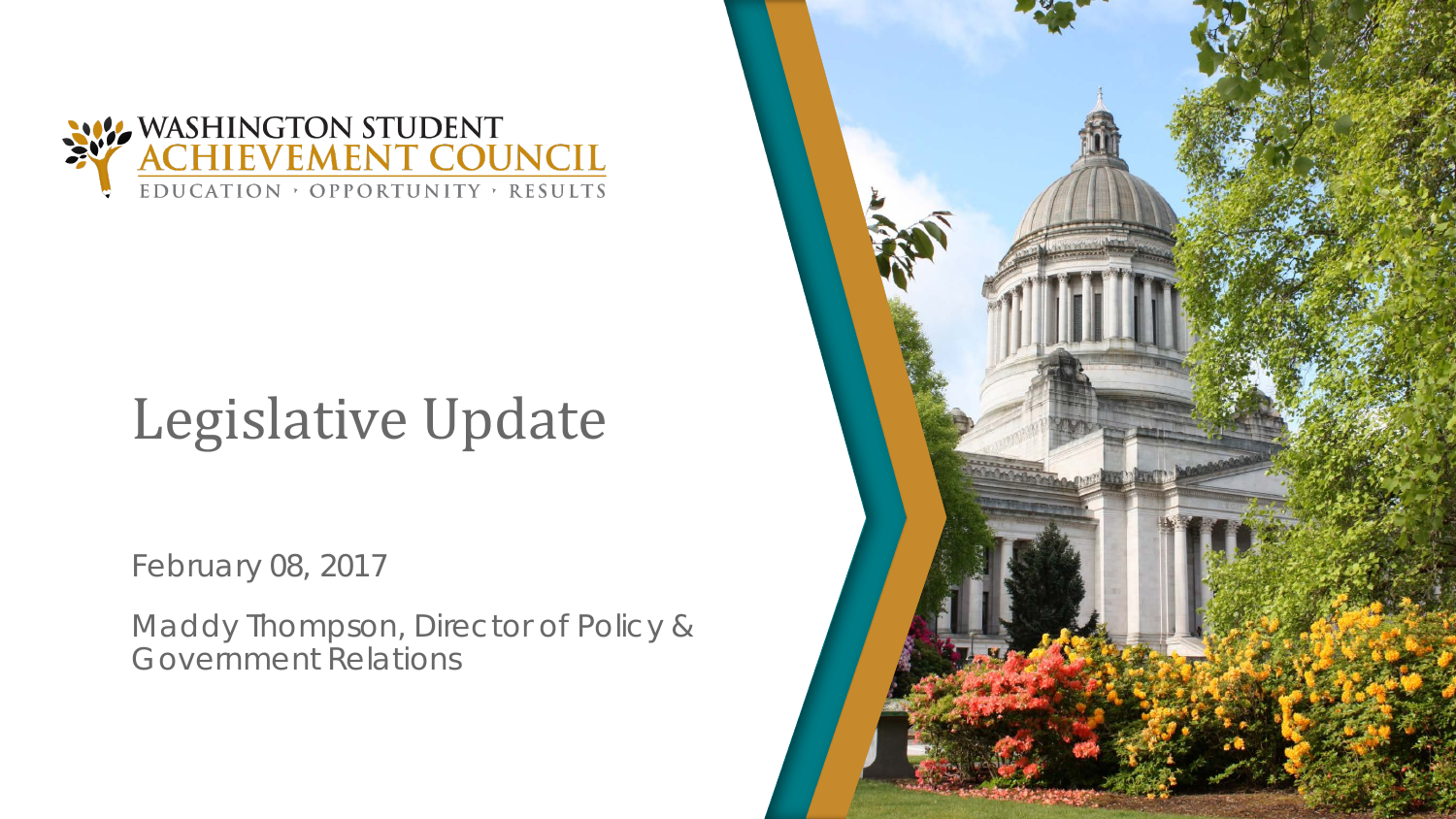

- Dual Credit
- Overview of WSAC & Strategic Action Plan
- Financial Aid and Affordability
- Student Debt
- Regulation of For-Profit Institutions/Response to ITT Closure
- Higher Education Investments and Outcomes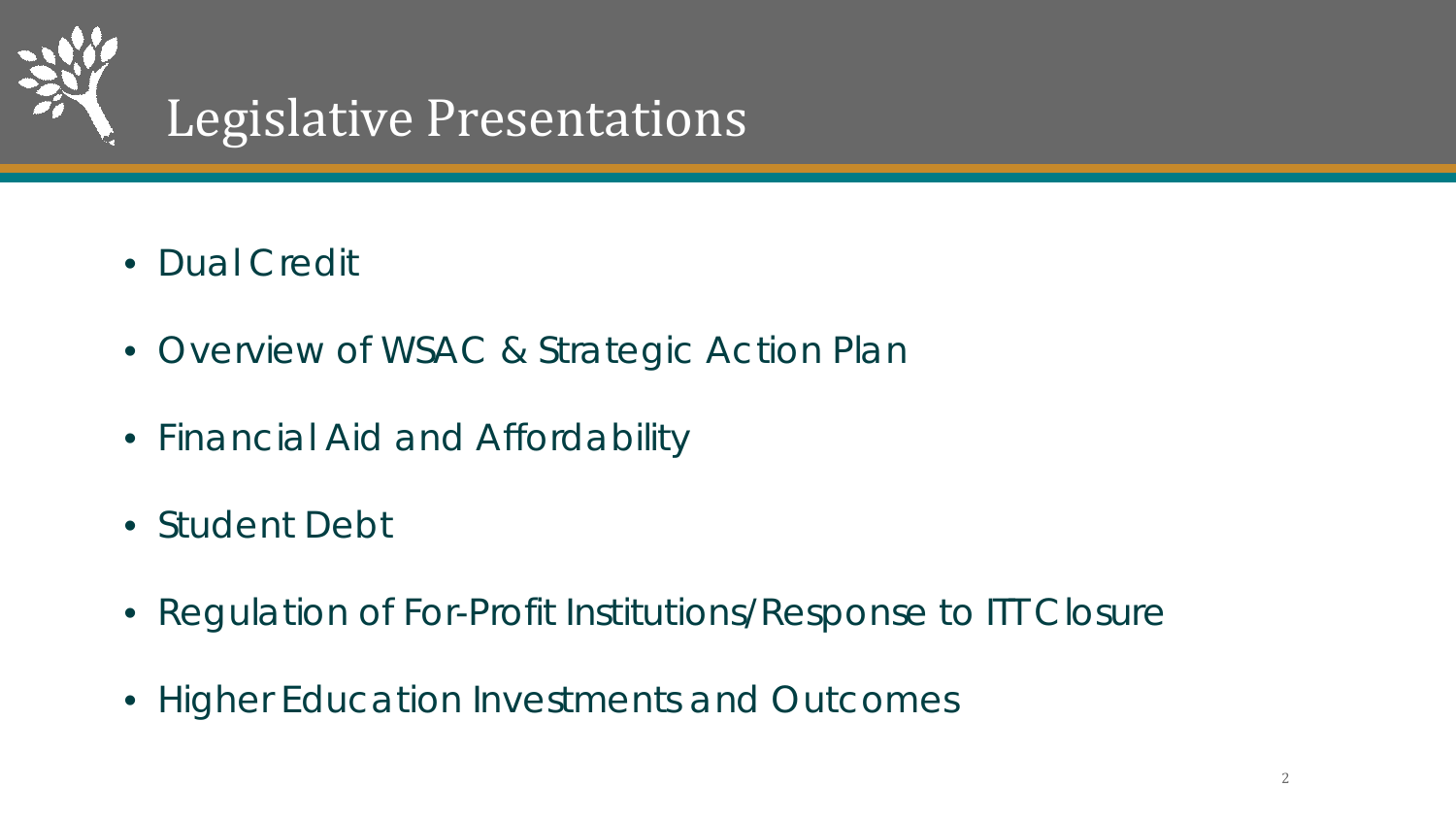

| <b>Eligibility for</b><br><b>Financial Aid</b>                                   | Text books &<br>Open<br>Educational<br><b>Resources</b> | <b>Student Debt</b>        |
|----------------------------------------------------------------------------------|---------------------------------------------------------|----------------------------|
| Return on<br>Investment                                                          | <b>Tuition and Aid</b><br>Funding                       | Teacher<br>Preparation     |
| Protecting<br><b>Students from</b><br><b>Unfair Business</b><br><b>Practices</b> | Meeting<br>Employment<br><b>Needs</b>                   | Student<br><b>Supports</b> |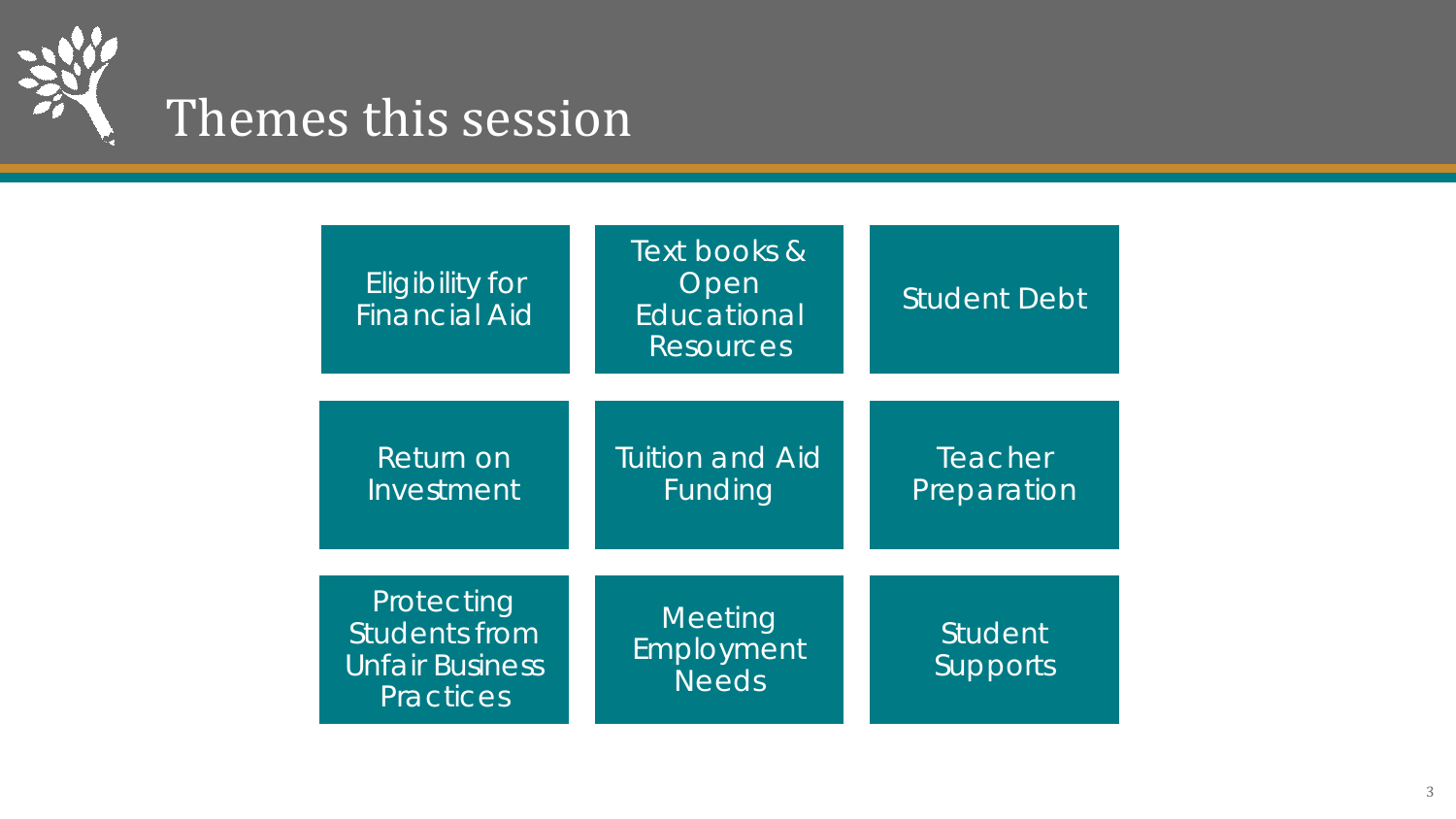

### Strategic Action Plan



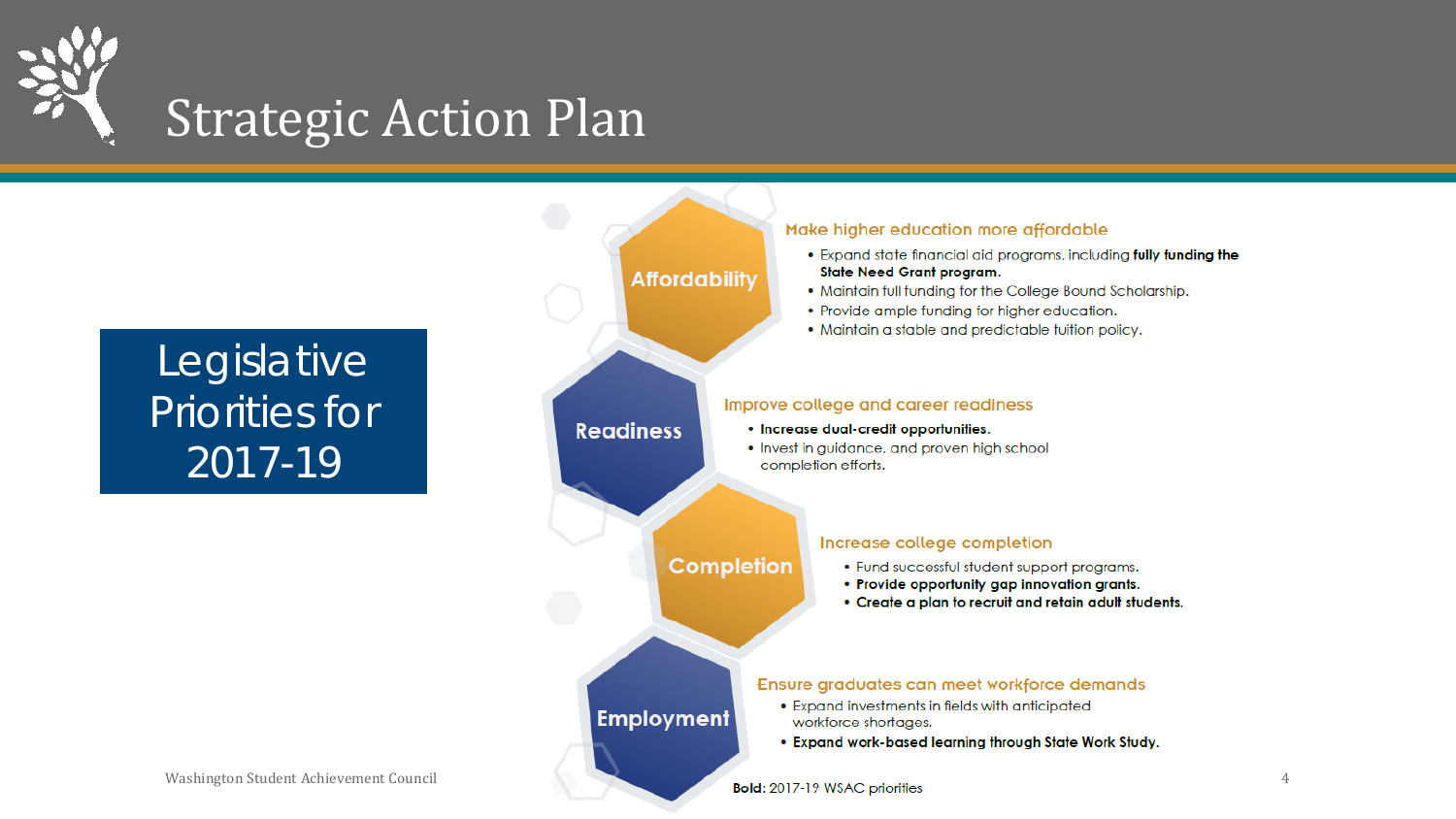

## Session Schedule and Cutoff Dates

- **January 9: First Day of Session**
- **February 17: Policy Committee Cutoff**
- **February 24: Fiscal Committee Cutoff**
- **March 8 (5pm): House of Origin Cutoff**
- **March 29: Policy Committee Cutoff (to hear bills from other chamber)**
- **April 4: Fiscal Committee Cutoff (to hear bills from other chamber)**
- **April 12 (5pm): Opposite Chamber Cutoff**
- **April 23 : Sine Die (Last day of Session)**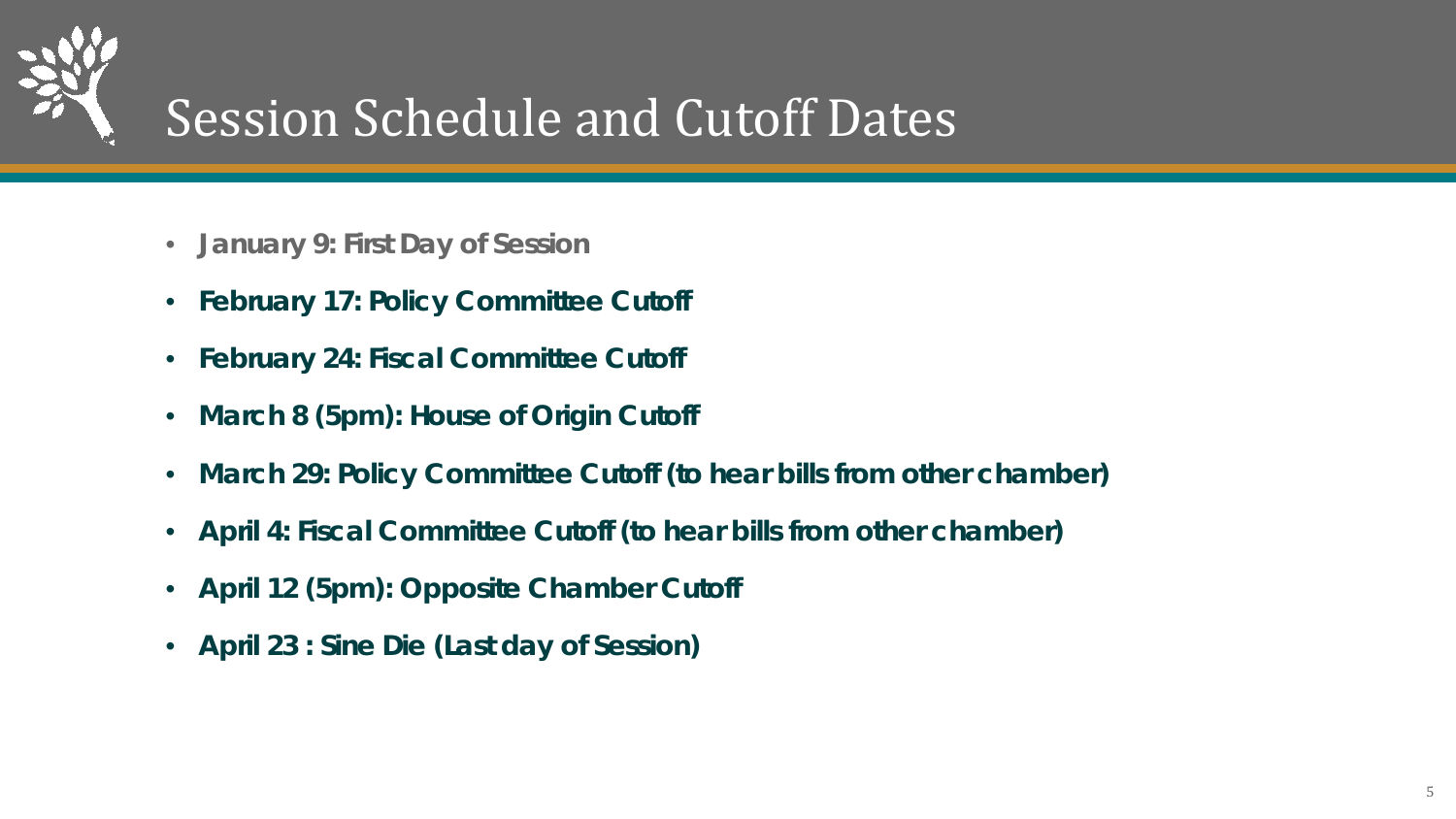

### See WSAC website for bill trackers and presentations.

<http://wsac.wa.gov/legislative-work>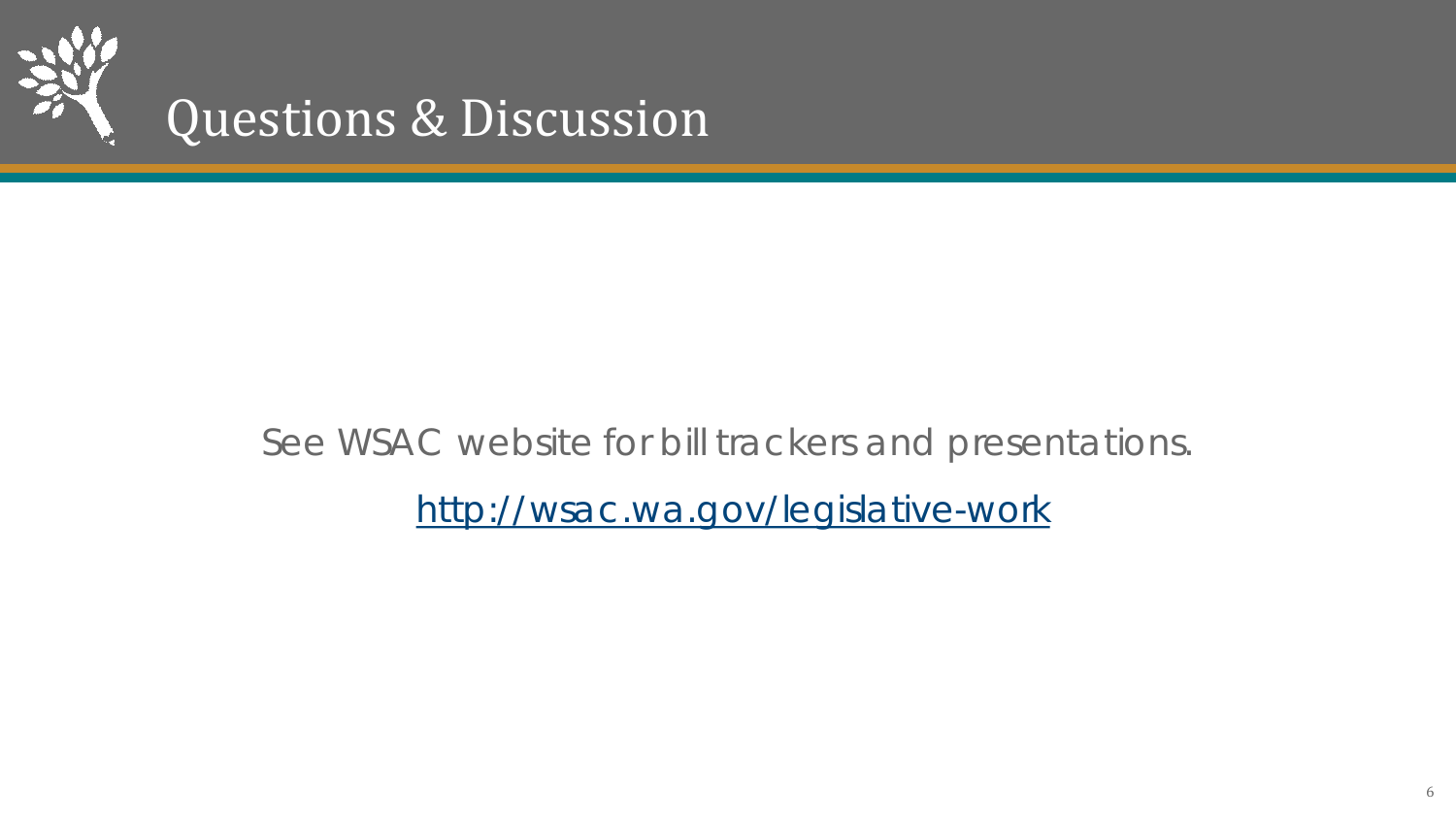| Bill $#$       | <b>Short Title/Description</b>                                                                                                                                                                             | <b>Sponsor</b> | Comp. Bill #   | Status/<br><b>Hearings</b>          | <b>Position</b> |
|----------------|------------------------------------------------------------------------------------------------------------------------------------------------------------------------------------------------------------|----------------|----------------|-------------------------------------|-----------------|
|                | <b>Higher Education Bills</b>                                                                                                                                                                              |                |                |                                     |                 |
| <b>HB 1033</b> | Expanding access to the state need grant by modifying awards for students<br>attending private four-year institutions of higher education                                                                  | Manweller      |                | H Hi Ed                             | Oppose          |
| <b>HB 1052</b> | Repealing the requirement that credentialing authorities suspend a person's<br>occupational credential for nonpayment or default of certain student loans                                                  | Sawyer         |                | H Rules                             | Track           |
| HB 1057        | Providing information to students about education loans                                                                                                                                                    | Orwall         | <b>SB 5022</b> | H Hi Ed                             | Pro             |
| <b>HB 1107</b> | Eliminating the term "branch" as an identifying factor for extensions of the<br>public institutions of higher education                                                                                    | Haler          |                | H Passed 3rd                        | Track           |
| HB 1115        | Concerning Paraeducators -- proposed substitute bill available soon                                                                                                                                        | Bergquist      | <b>HB 5070</b> | H Education<br>Exec: 2/09           | Track           |
| HB 1129        | Providing associate degree education to enhance education opportunities<br>and public safety                                                                                                               | Haler          | SB 5069        | H Approps                           | Pro             |
| HB 1130        | Making the customized training program permanent                                                                                                                                                           | Haler          | SB 5381        | H Rules R                           | Pro             |
| <b>HB 1168</b> | Supporting student success at CTC by increasing full-time faculty                                                                                                                                          | Gregerson      |                | H Hi Ed                             | Track           |
| HB 1169        | Student Opportunity, assistance and relief act                                                                                                                                                             | Orwall         |                | H Hi Ed                             | Pro             |
| HB 1179        | Concerning compensation for part-time academic employees at CTC                                                                                                                                            | Pollet         |                | H Hi Ed                             | Track           |
| HB 1214        | Increasing the number of state need grant recipients by awarding the<br>community and technical college rate in certain financial aid programs for a<br>student's first two years of postsecondary credit. | Hargrove       |                | H Hi Ed                             | Oppose          |
| <b>HB 1237</b> | Modifying collective bargaining law to authorize providing additional<br>compensation to academic employees at community and technical colleges                                                            | Sells          |                | H Approps                           | Track           |
| HB 1238        | Creating new full-time tenure track positions at the state's four-year public<br>institutions of higher education.                                                                                         | Pollet         |                | H Hi Ed                             | Track           |
| HB 1253        | Making higher education more affordable by providing incentives for the use<br>of open source instructional materials.                                                                                     | Young          |                | H Finance                           | <b>Track</b>    |
| HB 1282        | Concerning career and technical education funding.                                                                                                                                                         | Tarleton       | SB 5183        | H Approps                           |                 |
| <b>HB 1293</b> | Concerning witnessing a student's college bound scholarship pledge when<br>unable to obtain a parent's or guardian's signature.                                                                            | Ortiz          |                | H Hi Ed<br>Exec: 2/07,2/08,<br>2/10 | Pro             |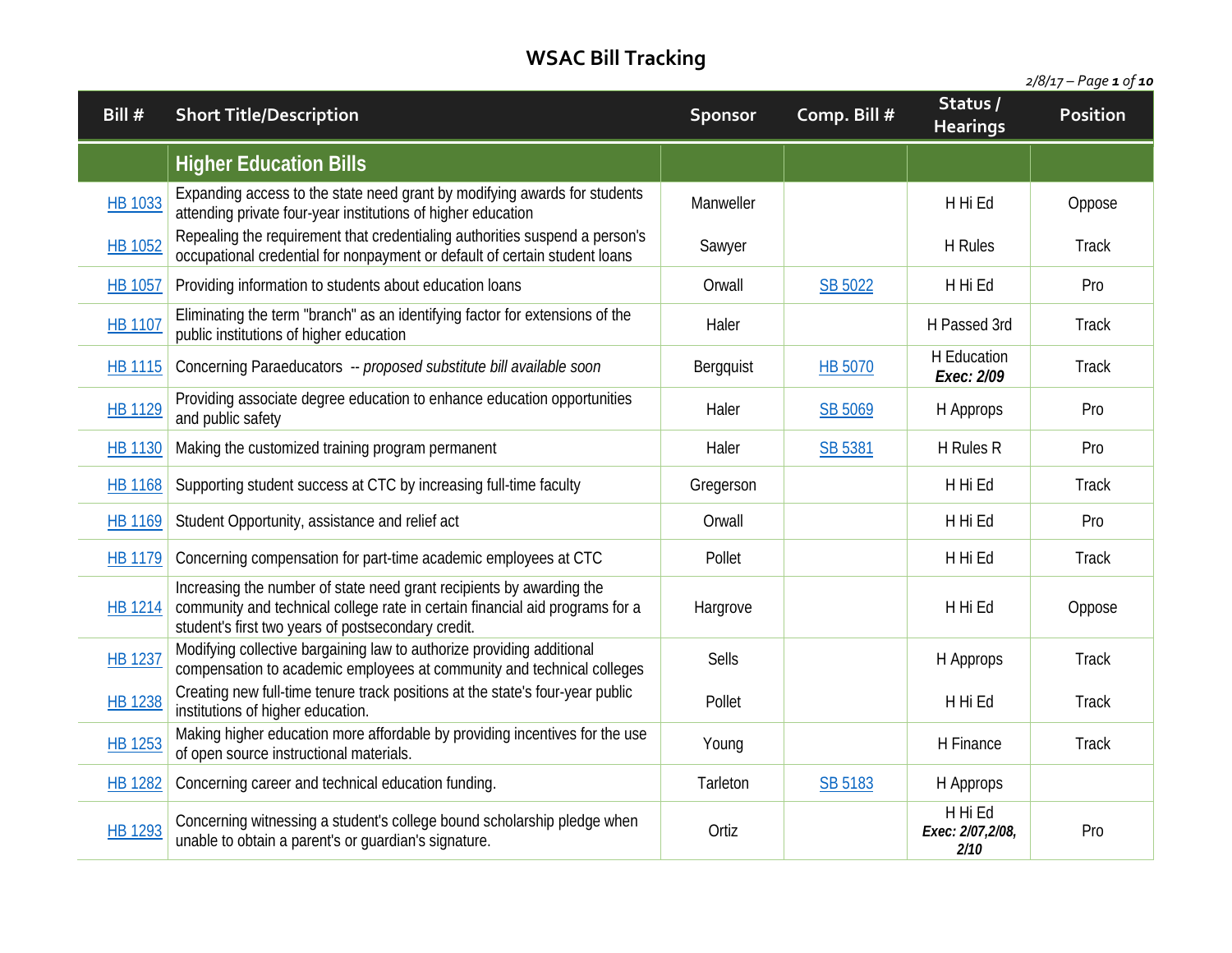| Bill #         | <b>Short Title/Description</b>                                                                                                                                                                                                                                           | <b>Sponsor</b> | Comp. Bill #   | Status /<br><b>Hearings</b>               | Position                   |
|----------------|--------------------------------------------------------------------------------------------------------------------------------------------------------------------------------------------------------------------------------------------------------------------------|----------------|----------------|-------------------------------------------|----------------------------|
| <b>HB 1304</b> | Concerning individuals receiving both employment and community access<br>services                                                                                                                                                                                        | Kilduff        | SB 5201        | H ErlyLrn/HSvc<br>Exec: 2/7               | <b>Track</b>               |
| <b>HB 1341</b> | Concerning professional certification for teachers and school administrators                                                                                                                                                                                             | Bergquist      |                | H Education<br>Hearing: 2/7               |                            |
| HB 1362        | Creating an academic bill of rights                                                                                                                                                                                                                                      | Manweller      |                | H Hi Ed                                   | <b>Track</b>               |
| HB 1363        | Updating workforce investment act references and making no substantive<br>changes.                                                                                                                                                                                       | Sells          | SB 5237        | H Hi Ed<br>Exec: 2/07,2/08,<br>2/10       | Pro                        |
| <b>HB 1375</b> | Providing students at community and technical colleges with the costs of<br>required course materials                                                                                                                                                                    | Van Werven     |                | H Hi Ed<br>Exec: 2/07,2/08,<br>2/10       | Sign in Pro                |
| <b>HB 1379</b> | Implementing a comprehensive approach to suicide prevention and<br>behavioral health in higher education.                                                                                                                                                                | Orwall         |                | H Hi Ed<br>Hearing: 2/7<br>Exec: 2/8,2/10 | <b>Sign in Pro</b>         |
| <b>HB 1385</b> | Concerning the regulation of programs of yoga practice or instruction as<br>private vocational schools                                                                                                                                                                   | Stambaugh      | SB 5141        | H Hi Ed                                   |                            |
| <b>HB 1404</b> | Conducting a workforce study of employment opportunities in the agriculture,<br>environment, and natural resources economic sectors - to provide<br>educators with the information needed for informing students about<br>employment opportunities in the studied fields | Tarleton       | <b>SB 5285</b> | H Hi Ed<br>Exec: 2/07,2/08,<br>2/10       | Sign in Pro                |
| <b>HB 1425</b> | Creating the Washington next generation educational savings account pilot<br>program                                                                                                                                                                                     | Kilduff        |                | H Hi Ed                                   | Pro                        |
| <b>HB 1433</b> | Decoupling services and activities fees from tuition                                                                                                                                                                                                                     | Stambaugh      | SB 5592        | H Hi Ed<br>Hearing: 2/7<br>Exec: 2/8,2/10 | <b>Track</b>               |
| <b>HB 1437</b> | Adding a faculty member to the board of regents at the research universities                                                                                                                                                                                             | Pollet         |                | H Hi Ed<br>Hearing: 2/8                   |                            |
| <b>HB 1439</b> | Regulating the institutions of higher education, including for-profit institutions<br>and private vocational schools, to protect students from unfair business<br>practices                                                                                              | Pollet         |                | H Hi Ed                                   | Available for<br>questions |
| <b>HB 1440</b> | Establishing a student loan bill of rights                                                                                                                                                                                                                               | Stonier        | SB 5210        | H Hi Ed                                   | Pro                        |
| <b>HB 1442</b> | Providing an exemption from the false academic credential law for doctorate<br>degrees awarded by a religious institution                                                                                                                                                | Haler          |                | H Hi Ed                                   |                            |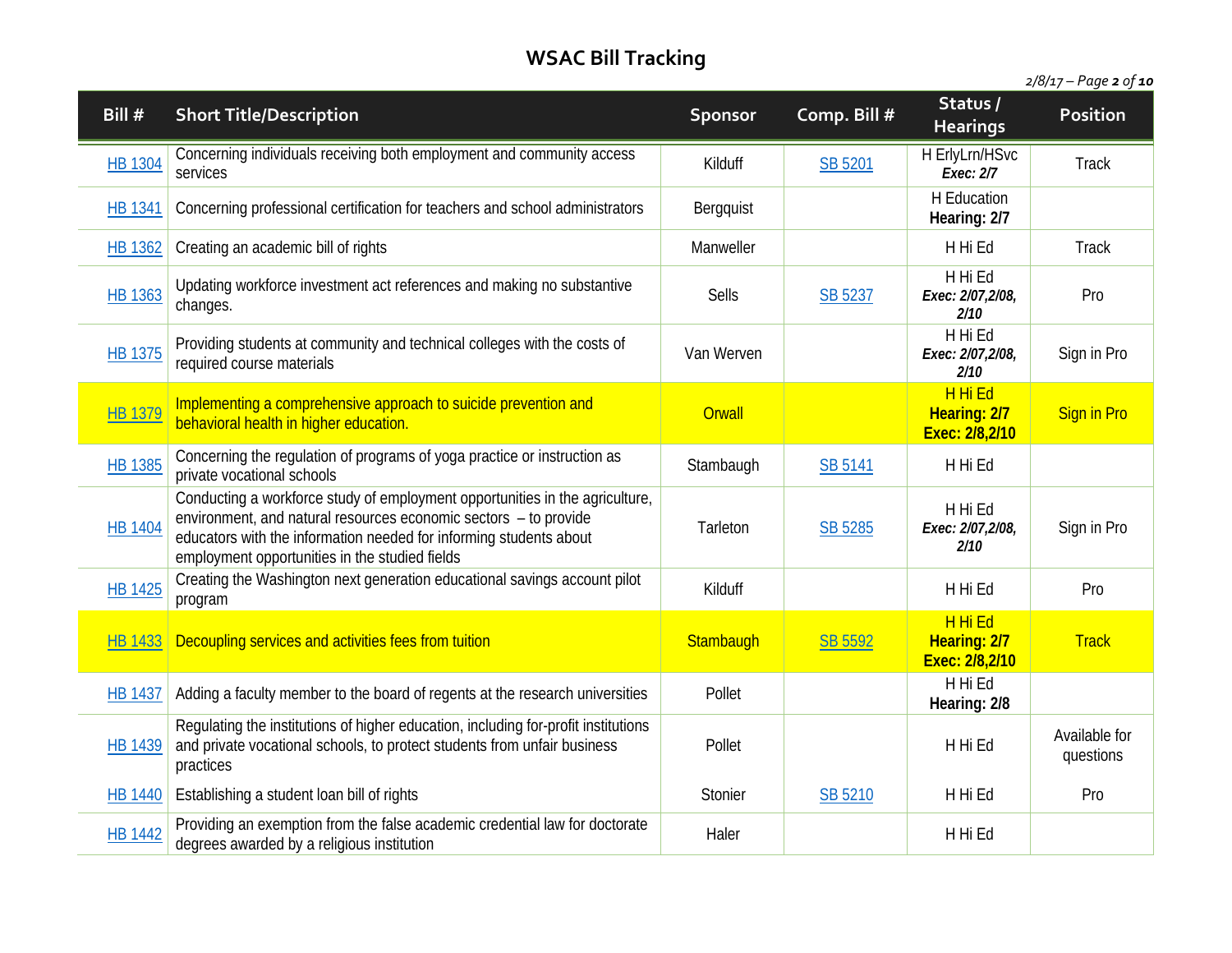| Bill #         | <b>Short Title/Description</b>                                                                                                                                                                                                 | Sponsor          | Comp. Bill # | Status /<br><b>Hearings</b>     | Position           |
|----------------|--------------------------------------------------------------------------------------------------------------------------------------------------------------------------------------------------------------------------------|------------------|--------------|---------------------------------|--------------------|
| <b>HB 1452</b> | Concerning the opportunity scholarship program                                                                                                                                                                                 | Holy             | SB 5361      | H Hi Ed                         | Pro                |
| <b>HB 1488</b> | Expanding higher education opportunities for certain students (CBS/SNG)                                                                                                                                                        | <b>Hansen</b>    |              | H Hi Ed<br>Hearing: 2/10        | Pro                |
| <b>HB 1499</b> | Creating protections and fairness for students in the student loan<br>disbursement process                                                                                                                                     | <b>Pollet</b>    |              | H Hi Ed<br>Hearing: 2/7         | <b>Sign in Pro</b> |
| <b>HB 1512</b> | Expanding college bound scholarship eligibility                                                                                                                                                                                | <b>Bergquist</b> |              | H Hi Ed<br>Hearing: 2/7         | Pro                |
| <b>HB 1561</b> | Concerning open educational resources                                                                                                                                                                                          | Frame            |              | H Hi Ed<br>Exec: 2/7, 2/8, 2/10 | Sign in Pro        |
| HB 1569        | Requiring the DSHS to request all necessary exemptions and waivers from<br>the federal government to allow students to use electronic benefit transfer<br>cards at institutions of higher education                            | Macri            |              | H Erly Lrn/H Svc                | <b>Track</b>       |
| <b>HB 1651</b> | Supporting students' success by increasing retention and graduation rates<br>with evidence-based programs.                                                                                                                     | <b>Pollet</b>    |              | H Hi Ed<br>Hearing: 2/7         | Pro                |
| <b>HB 1697</b> | Addressing the cybersecurity and information technology professional<br>shortage by requiring a study of incentive methods for attracting high-<br>demand talent in information technology and cybersecurity to state agencies | Hudgins          |              | H Hi Ed<br>Hearing: 2/8         |                    |
| <b>HB 1733</b> | Concerning technical college diploma programs                                                                                                                                                                                  | <b>Springer</b>  | SB 5640      | H Hi Ed<br>Hearing: 2/8         | <b>Sign in Pro</b> |
| <b>HB 1741</b> | Concerning educator preparation data for use by the professional educator<br>standards board.                                                                                                                                  | <b>Slatter</b>   | SB 5526      | H Hi Ed<br>Hearing: 2/8         | <b>Track</b>       |
| <b>HB 1768</b> | Concerning the Washington open educational resources pilot grant program<br>at the state universities, regional universities, and TESC                                                                                         | Stambaugh        |              | H Approps                       |                    |
| <b>HB 1830</b> | Creating the cybersecurity conditional loan program                                                                                                                                                                            | Hudgins          |              | H Hi Ed<br>Hearing: 2/8         | <b>Track</b>       |
| <b>HB 1840</b> | Establishing the Washington promise program                                                                                                                                                                                    | <b>Pollet</b>    | SB 5666      | H Hi Ed<br>Hearing: 2/8         | Pro                |
| <b>HB 1841</b> | Expanding state need grant eligibility.                                                                                                                                                                                        | Pollet           | SB 5476      | H Hi Ed                         |                    |
| <b>HB1861</b>  | Concerning the University of Washington's alternative process for awarding<br>contracts.                                                                                                                                       | Pollet           | SB5631       | H Hi Ed                         | <b>Track</b>       |
| HB1949         | Creating the skilled worker outreach, recruitment, and key training program.                                                                                                                                                   | Stambaugh        | SB5713       | H Hi Ed                         |                    |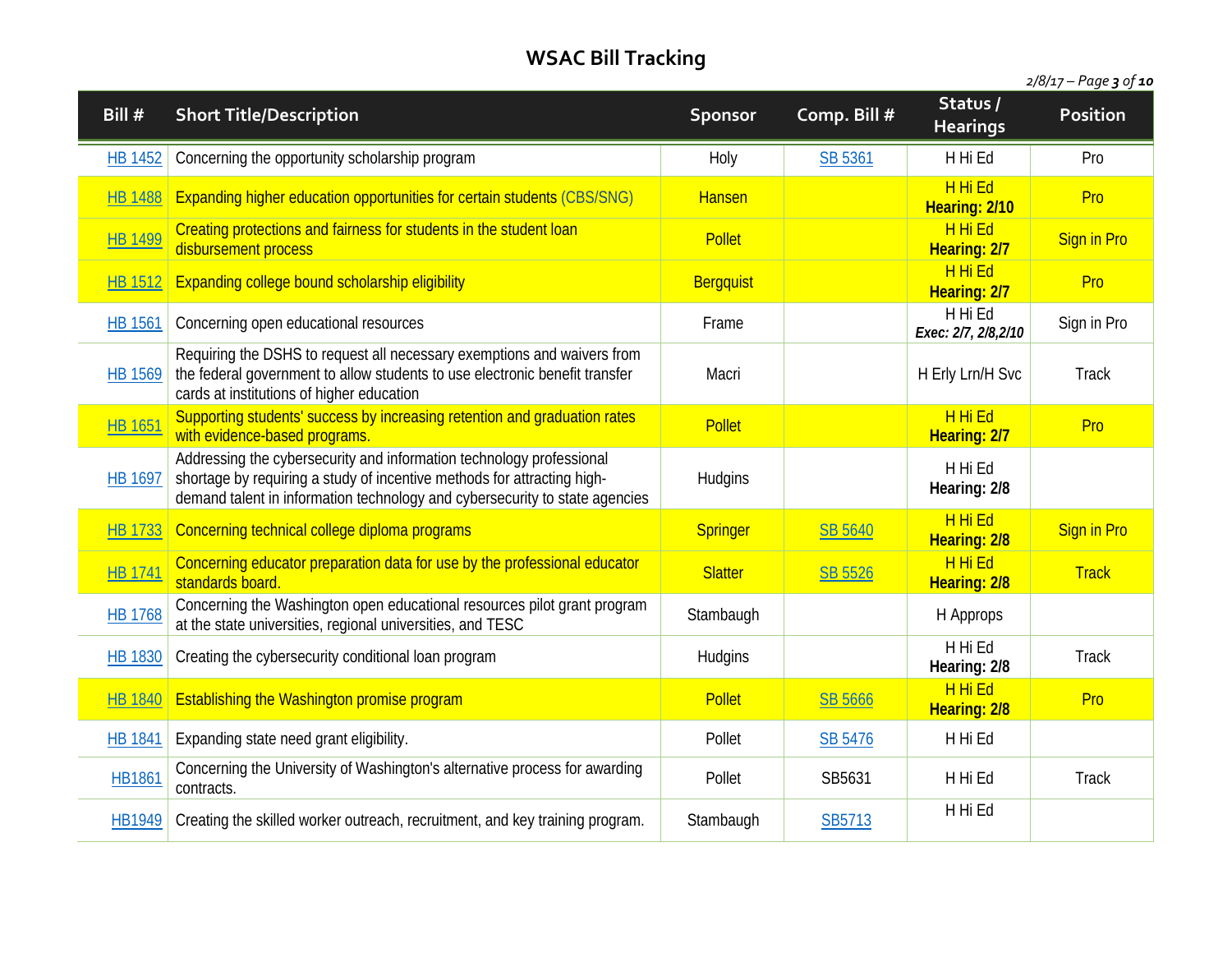| 2/8/17 – Page 4 of 10 |  |
|-----------------------|--|
|                       |  |

| Bill #          | <b>Short Title/Description</b>                                                                                                                                      | Sponsor       | Comp. Bill #    | Status/<br><b>Hearings</b>                       | <b>Position</b> |
|-----------------|---------------------------------------------------------------------------------------------------------------------------------------------------------------------|---------------|-----------------|--------------------------------------------------|-----------------|
| <b>HCR 4402</b> | Approving the 2016 state comprehensive plan for workforce training and<br>education                                                                                 | <b>Sells</b>  | <b>SCR 8401</b> | <b>HHILD</b><br>Hearing: Exec:<br>2/7, 2/8, 2/10 | Pro             |
| SB 5017         | Requiring that student loan information be provided to students                                                                                                     | Bailey        |                 | S Higher Ed                                      | <b>TBD</b>      |
| SB 5022         | Providing information to students about education loans                                                                                                             | Bailey        | <b>HB 1057</b>  | S Ways & Means                                   | Pro             |
| <b>SB 5028</b>  | Requiring teacher preparation programs to integrate Native American<br>curriculum developed by OSPI into existing Pacific NW history and<br>government requirements | McCoy         |                 | S Ways & Means                                   | <b>Track</b>    |
| SB 5064         | Concerning freedom of expression rights of students at public schools and<br>institutions of higher education                                                       | Fain          |                 | S EL/K12                                         | <b>Track</b>    |
| SB 5069         | Providing associate degree education to enhance education opportunities<br>and public safety                                                                        | Walsh         | <b>HB 1129</b>  | S Law & Justice<br>Exec: 2/8                     | Pro             |
| SB 5070         | Concerning paraeducators                                                                                                                                            | <b>Rivers</b> | HB 1115         | S EL-K12                                         | <b>Track</b>    |
| SB 5071         | Concerning family medicine residency application criteria                                                                                                           | Keiser        |                 | S Health Care                                    | <b>Track</b>    |
| SB 5072         | Concerning graduate medical education                                                                                                                               | Keiser        |                 | S Health Care                                    | <b>Track</b>    |
| SB 5074         | Aligning eligibility for the college bound scholarship program with the state<br>need grant program                                                                 | Frockt        |                 | S Higher Ed                                      | Pro             |
| SB 5100         | Requiring live financial literacy seminars for students at institutions of higher<br>education                                                                      | Bailey        |                 | S Ways & Means                                   | Pro             |
| SB 5105         | Licensing for foster care                                                                                                                                           | O'Ban         |                 | S HumSer/MHlth                                   |                 |
| SB 5141         | Concerning the regulation of programs of yoga practice or instruction as<br>private vocational schools                                                              | Palumbo       | <b>HB 1385</b>  | S Rules 2                                        | <b>Track</b>    |
| SB 5183         | Concerning career and technical education funding.                                                                                                                  | <b>Rolfes</b> | <b>HB 1282</b>  | <b>S EL/K-12</b>                                 | <b>Track</b>    |
| SB 5201         | Concerning individuals receiving both employment and community access<br>services                                                                                   | O'Ban         | HB 1304         | S HumSer/MHlth                                   |                 |
| SB 5210         | Establishing a student loan bill of rights                                                                                                                          | Liias         | <b>HB 1440</b>  | S Higher Ed                                      |                 |
| SB 5237         | Updating workforce investment act references and making no substantive<br>changes.                                                                                  | Bailey        | <b>HB 1363</b>  | S Higher Ed                                      | Pro             |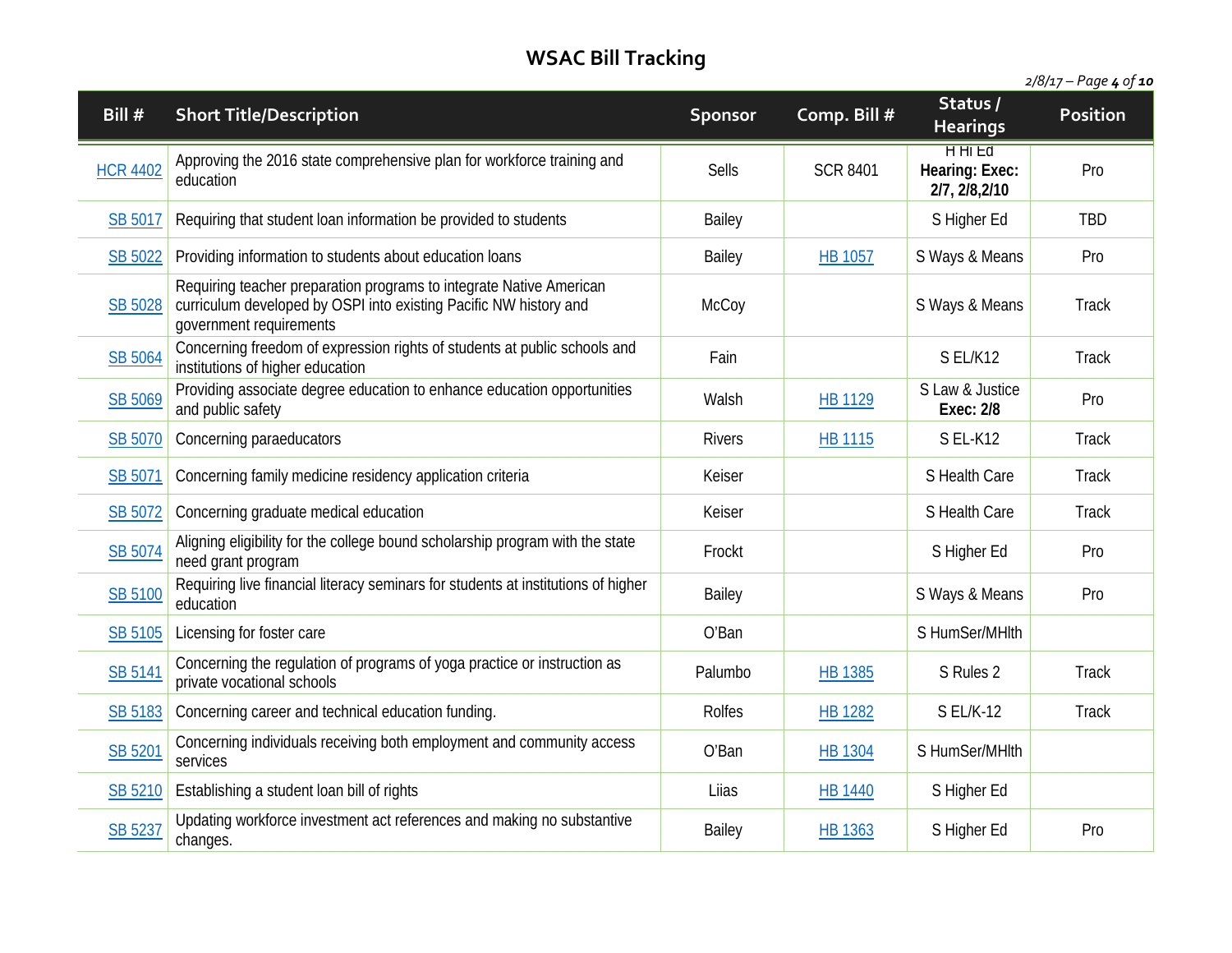| Bill #          | <b>Short Title/Description</b>                                                                                                                                                                                                                             | Sponsor     | Comp. Bill #    | Status /<br><b>Hearings</b>            | <b>Position</b>    |
|-----------------|------------------------------------------------------------------------------------------------------------------------------------------------------------------------------------------------------------------------------------------------------------|-------------|-----------------|----------------------------------------|--------------------|
| SB 5285         | Workforce study of employment opportunities in the agriculture, environment,<br>and natural resources economic sectors -to provide educators with the<br>information needed for informing students about employment opportunities in<br>the studied fields | Wilson      | <b>HB 1404</b>  | S Higher Ed                            | Sign in Pro        |
| SB 5316         | Concerning the removal of provisions that are no longer necessary for<br>continued publication in the Revised Code of Washington                                                                                                                           | Fortunato   |                 | S State Gov.                           |                    |
| SB 5361         | Concerning the opportunity scholarship program                                                                                                                                                                                                             | Bailey      | HB 1452         | S Higher Ed                            | Pro                |
| <b>SB 5381</b>  | Making the customized training program permanent                                                                                                                                                                                                           | Baumgartner | <b>HB 1130</b>  | S Higher Ed                            | Sign in Pro        |
| SB 5476         | Expanding state need grant eligibility                                                                                                                                                                                                                     | Frockt      | <b>HB 1841</b>  | S Higher Ed                            |                    |
| SB 5526         | Concerning educator preparation data for use by the professional educator<br>standards board.                                                                                                                                                              | Zeiger      | <b>HB 1741</b>  | <b>S EL/K-12</b>                       |                    |
| SB 5568         | Freezing tuition at institutions of higher education                                                                                                                                                                                                       | Liias       |                 | S Higher Ed                            |                    |
| SB 5584         | Concerning college and university presidents                                                                                                                                                                                                               | Baumgartner |                 | S Higher Ed<br>Hearing: 2/07           |                    |
| <b>SB 5585</b>  | Modifying the future teachers conditional scholarship and loan repayment<br>program to increase the number of early elementary teachers.                                                                                                                   | Ranker      |                 | S Ways & Means                         |                    |
| SB 5592         | Decoupling services and activities fees from tuition.                                                                                                                                                                                                      | Palumbo     | <b>HB 1433</b>  | S Higher Ed<br>Hearing: 2/07           |                    |
| <b>SB 5640</b>  | Concerning technical college diploma programs                                                                                                                                                                                                              | Conway      | <b>HB 1733</b>  | H Hi Ed<br>Hearing: 2/09               | <b>Sign in Pro</b> |
| <b>SB 5666</b>  | <b>Establishing the Washington promise program</b>                                                                                                                                                                                                         | Frockt      | <b>HB 1840</b>  |                                        | Pro                |
| SB5684          | Creating the higher education infrastructure program                                                                                                                                                                                                       | Palumbo     |                 | <b>Capital Budget</b><br>Hearing: 2/09 | <b>Track</b>       |
| SB5713          | Creating the skilled worker outreach, recruitment, and key training program.                                                                                                                                                                               | Palumbo     | <b>HB1949</b>   | SHi Ed                                 |                    |
| <b>SCR 8401</b> | Approving the 2016 state comprehensive plan for workforce training and<br>education                                                                                                                                                                        | Bailey      | <b>HCR 4402</b> | S Higher Ed                            | Pro                |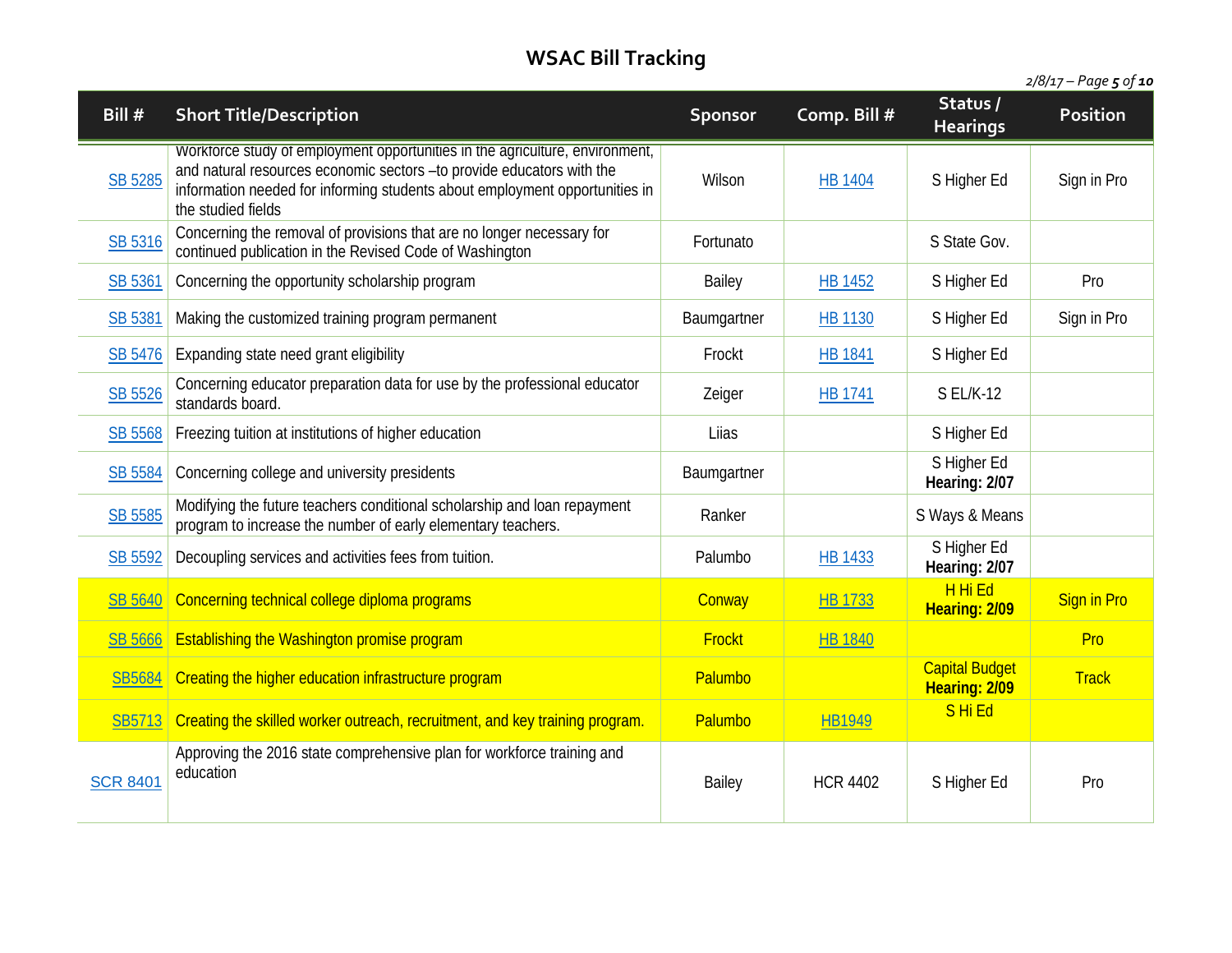| Bill #         | <b>Short Title/Description</b>                                                                                                                         | Sponsor      | Comp. Bill #   | Status /<br><b>Hearings</b> | <b>Position</b>                     |
|----------------|--------------------------------------------------------------------------------------------------------------------------------------------------------|--------------|----------------|-----------------------------|-------------------------------------|
|                | K-12 Education and Early Learning Bills                                                                                                                |              |                |                             |                                     |
| HB 1012        | Eliminating the use of high school science assessment as a graduation<br>prerequisite                                                                  | Taylor       |                | H Education                 | <b>Track</b>                        |
| HB 1021        | Funding education first                                                                                                                                | MacEwen      |                | H Approps                   | <b>Track</b>                        |
| <b>HB 1046</b> | Concerning certificates of academic and individual achievement                                                                                         | MacEwen      |                | H Approps                   | Track                               |
| <b>HB 1208</b> | Concerning charter school students participating in interschool athletics and<br>extracurricular activities                                            | Johnson      | <b>SB 5129</b> | H Education                 |                                     |
| <b>HB 1215</b> | Authorizing innovation schools                                                                                                                         | Hargrove     |                | H Education                 |                                     |
| <b>HB 1256</b> | Reforming school assessment system to focus on teaching and learning                                                                                   | Young        |                | H Education                 |                                     |
| <b>HB 1294</b> | Requiring development of a model ethnic studies curriculum                                                                                             | Ortiz-Self   |                | <b>H</b> Education          |                                     |
| HB 1295        | Improving language access for public school students and families.                                                                                     | Ortiz-Self   |                | H Education                 |                                     |
| HB 1303        | Concerning educational interpreters                                                                                                                    | Stambaugh    | <b>SB 5142</b> | H Education<br>Exec: 2/09   |                                     |
| <b>HB 1313</b> | Improving and expanding applied learning opportunities in public schools                                                                               | Pettigrew    |                | H Education                 |                                     |
| <b>HB 1319</b> | Concerning the frequency of evaluations for certain educators                                                                                          | McCaslin     |                | H Education<br>Exec: 2/09   |                                     |
| HB 1333        | Requiring establishment of a systemwide credit policy regarding<br>AP exams                                                                            | Stambaugh    | SB 5234        | H Hi Ed                     | No position/<br>Answer<br>Questions |
| <b>HB 1412</b> | Creating a pilot project to provide middle and junior high school students<br>strategic and intentional academic support beyond traditional school day | <b>Sells</b> | SB 5291        | H Education<br>Exec: 2/09   |                                     |
| <b>HB 1415</b> | Concerning statewide high school student assessments                                                                                                   | Taylor       |                | H Education                 |                                     |
| <b>HB 1444</b> | Facilitating on-time grade level progression and graduation for certain<br>students                                                                    | Caldier      |                | H Education<br>Exec: 2/09   |                                     |
| <b>HB 1453</b> | Promoting agriculture science education in schools                                                                                                     | <b>Blake</b> | SB 5318        | <b>H</b> Education          |                                     |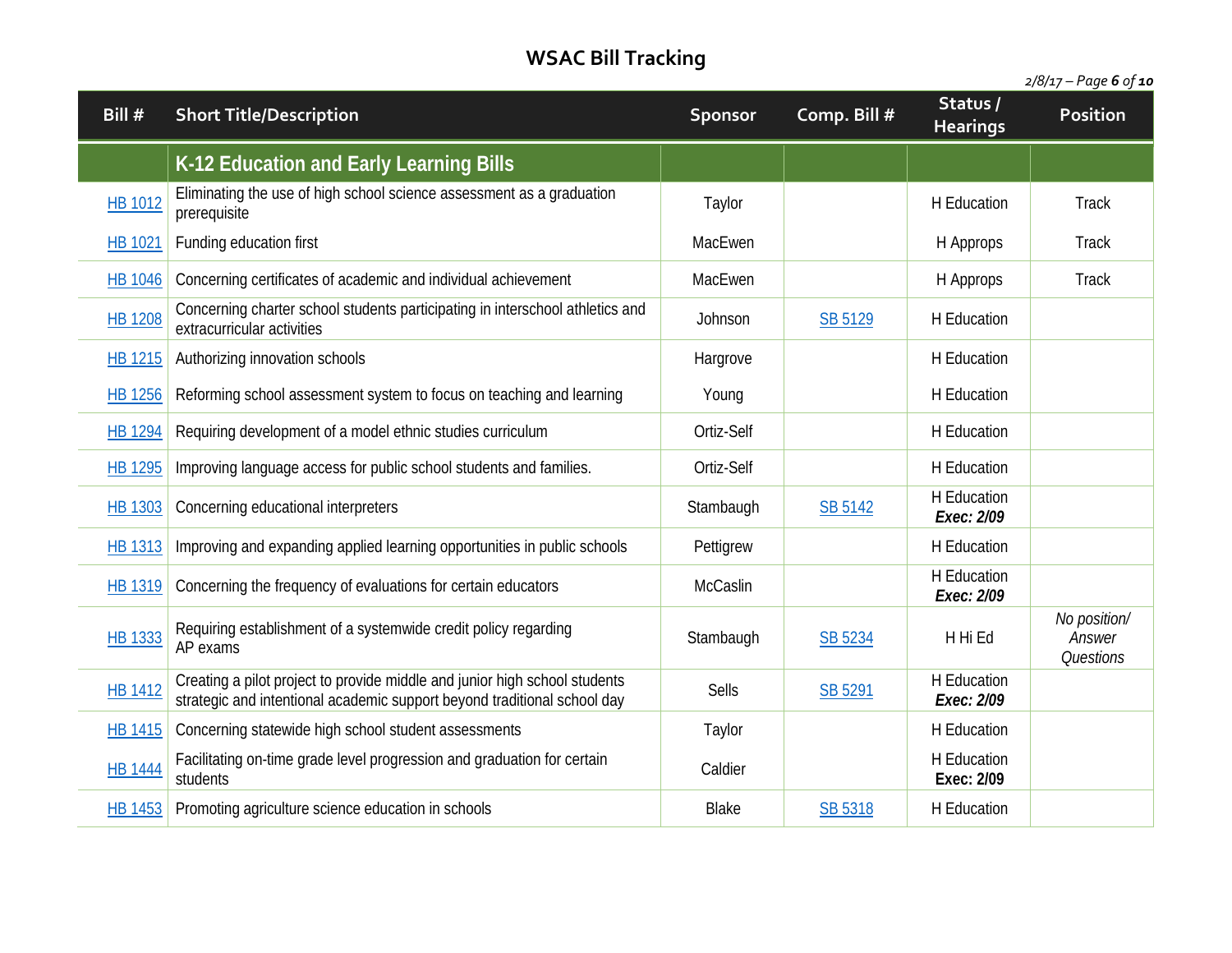| 2/8/17 – Page <b>7</b> of <b>10</b> |  |  |
|-------------------------------------|--|--|
|-------------------------------------|--|--|

| Bill #         | <b>Short Title/Description</b>                                                                                                                                                                  | Sponsor         | Comp. Bill #   | Status /<br><b>Hearings</b>         | Position           |
|----------------|-------------------------------------------------------------------------------------------------------------------------------------------------------------------------------------------------|-----------------|----------------|-------------------------------------|--------------------|
| HB 1509        | Concerning credit requirements for high school graduation                                                                                                                                       | Stonier         |                | <b>H</b> Education<br>Hearing: 2/06 |                    |
| <b>HB 1542</b> | Concerning dropout prevention through engaging youth in farming.                                                                                                                                | Doglio          |                | H Education                         | Sign in Pro        |
| <b>HB 1566</b> | Concerning the definition of work activity for the purposes of the WorkFirst<br>program                                                                                                         | Pellicciotti    | SB 5347        | H Erly Lrn/H Svc<br>Exec: 2/07      |                    |
| HB 1572        | Authorizing nationally recognized college assessments for high school<br>assessment purposes                                                                                                    | Dolan           | SB 5202        | H Education                         |                    |
| <b>HB 1600</b> | Increasing the career and college readiness of public school students                                                                                                                           | <b>Santos</b>   |                | <b>H</b> Education<br>Hearing: 2/06 | <b>Sign in Pro</b> |
| <b>HB 1654</b> | Changing explicit alternative routes to teacher certification program<br>requirements to expectations for program outcomes                                                                      | <b>McCaslin</b> | SB 5217        | <b>H</b> Education<br>Hearing: 2/07 |                    |
| <b>HB 1661</b> | Creating the department of children, youth, and families                                                                                                                                        | Kagi            | SB 5498        | H ErlyLrn/HSvc<br>Exec: 2/07        |                    |
| HB 1664        | Requiring waivers of the evidence-based assessment of teaching<br>effectiveness for certain preservice candidates.                                                                              | Caldier         |                | H Education                         |                    |
| HB 1685        | Allowing retired teachers to be employed as mentors.                                                                                                                                            | Santos          | <b>SB 5487</b> | H Education                         |                    |
| <b>HB 1706</b> | Requiring students to pass a civics test as a prerequisite to graduation from<br>high school.                                                                                                   | Chandler        |                | H Education                         |                    |
| HB 1734        | Authorizing reimbursement for substitute teachers participating in activities of<br>the Washington state professional educator standards board to carry out its<br>powers and duties.           | Lovick          | SB 5548        | H Education<br>Hearing: 2/07        |                    |
| HB 1741        | Concerning educator preparation data for use by the professional educator<br>standards board.                                                                                                   | Slatter         | SB 5526        | H Hi Ed<br>Hearing: 2/08            |                    |
| HB 1756        | Concerning career and technical education.                                                                                                                                                      | Manweller       |                | H Ed<br>Hearing: 2/06               |                    |
| HB1843         | Fulfilling the state's paramount duty for all children through equitable and<br>responsible investments in the state's basic education program and<br>reductions to local effort contributions. | <b>Sullivan</b> | SB5623         | <b>Approps</b><br><b>Exec: 2/09</b> | <b>Track</b>       |
| <b>HB1887</b>  | Granting a tuition and fees exemption for children and surviving spouses of<br>public employees of public agencies.                                                                             | Dolan           |                | H Hi Ed                             |                    |
| HB 1793        | Increasing academic rigor and streamlining assessment requirements for<br>high school students.                                                                                                 | Senn            |                | H Education                         |                    |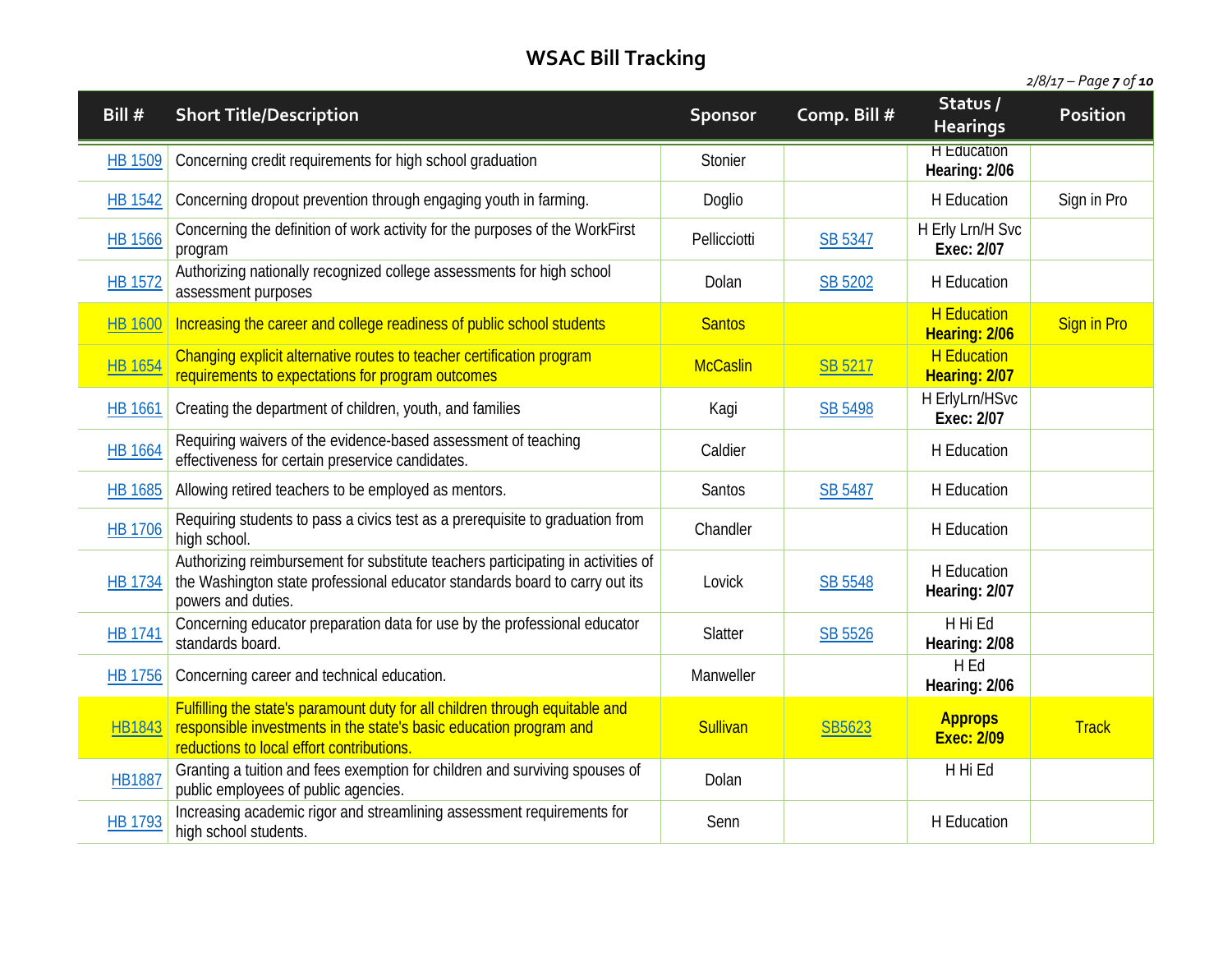*2/8/17 – Page 8 of 10*

| Bill #         | <b>Short Title/Description</b>                                                                                                                                                                                                                                | <b>Sponsor</b> | Comp. Bill #   | Status /<br><b>Hearings</b>       | Position                            |
|----------------|---------------------------------------------------------------------------------------------------------------------------------------------------------------------------------------------------------------------------------------------------------------|----------------|----------------|-----------------------------------|-------------------------------------|
| SB 5076        | Simple majority of voters voting to authorize school district bonds                                                                                                                                                                                           | Mullet         | <b>HB 1778</b> | SWays & Means                     |                                     |
| <b>SB 5107</b> | Creating local pathway for local government, school districts, and non-profit<br>organizations to provide more high quality early learning opportunities by<br>reducing barriers and increasing efficiency                                                    | Billig         |                | S EL/K-12                         |                                     |
| SB 5142        | Concerning educational interpreters                                                                                                                                                                                                                           | Kuderer        | HB 1303        | <b>S EL/K-12</b><br>Hearing: 2/06 |                                     |
| SB 5202        | Authorizing nationally recognized college assessments for high school<br>assessment purposes                                                                                                                                                                  | Dolan          | HB 1572        | <b>SEL/K-12</b>                   |                                     |
| SB 5217        | Changing explicit alternative routes to teacher certification program<br>requirements to expectations for program outcomes                                                                                                                                    | Zeiger         | <b>HB 1654</b> | <b>S EL/K-12</b><br>Hearing: 2/09 |                                     |
| SB 5234        | Requiring establishment of a systemwide credit policy regarding<br>AP exams                                                                                                                                                                                   | <b>Mullet</b>  | <b>HB 1333</b> | S Higher Ed                       | No position/<br>Answer<br>Questions |
| SB 5241        | Concerning the educational success of youth in foster care.                                                                                                                                                                                                   | Carlyle        | <b>HB 1628</b> | <b>SEL/K-12</b><br>Exec: 2/07     | Sign in Pro                         |
| SB 5246        | Concerning the department of early learning's access to records and<br>personal information for purposes of determining character and suitability of<br>child care workers and individuals who have unsupervised access to children<br>in child care settings | Zeiger         | HB 1735        | <b>S EL/K-12</b>                  |                                     |
| SB 5247        | Updating certain department of early learning advising and contracting<br>mechanisms to reflect federal requirements, legislative mandates, and<br>planned system improvements                                                                                | Zeiger         | HB 1719        | <b>SEL/K-12</b>                   |                                     |
| SB 5258        | Creating the Washington academic, innovation, mentoring (AIM) program                                                                                                                                                                                         | Zeiger         |                | <b>S EL/K-12</b>                  |                                     |
| SB 5291        | Creating a pilot project to provide middle and junior high school students<br>strategic and intentional academic support beyond traditional school day                                                                                                        | Pearson        | HB 1412        | <b>SEL/K-12</b>                   |                                     |
| SB 5318        | Promoting agriculture science education in schools                                                                                                                                                                                                            | Hunt           | HB 1453        | <b>S EL/K-12</b><br>Hearing: 2/07 |                                     |
| SB 5347        | Concerning the definition of work activity for the purposes of the WorkFirst<br>program                                                                                                                                                                       | Walsh          | <b>HB 1566</b> | S HumSer/MHlth<br>Exec: 2/06      |                                     |
| SB 5432        | Concerning the funding allocation for special education programs for<br>students with disabilities                                                                                                                                                            | Rolfes         |                | <b>S EL/K-12</b><br>Hearing: 2/06 |                                     |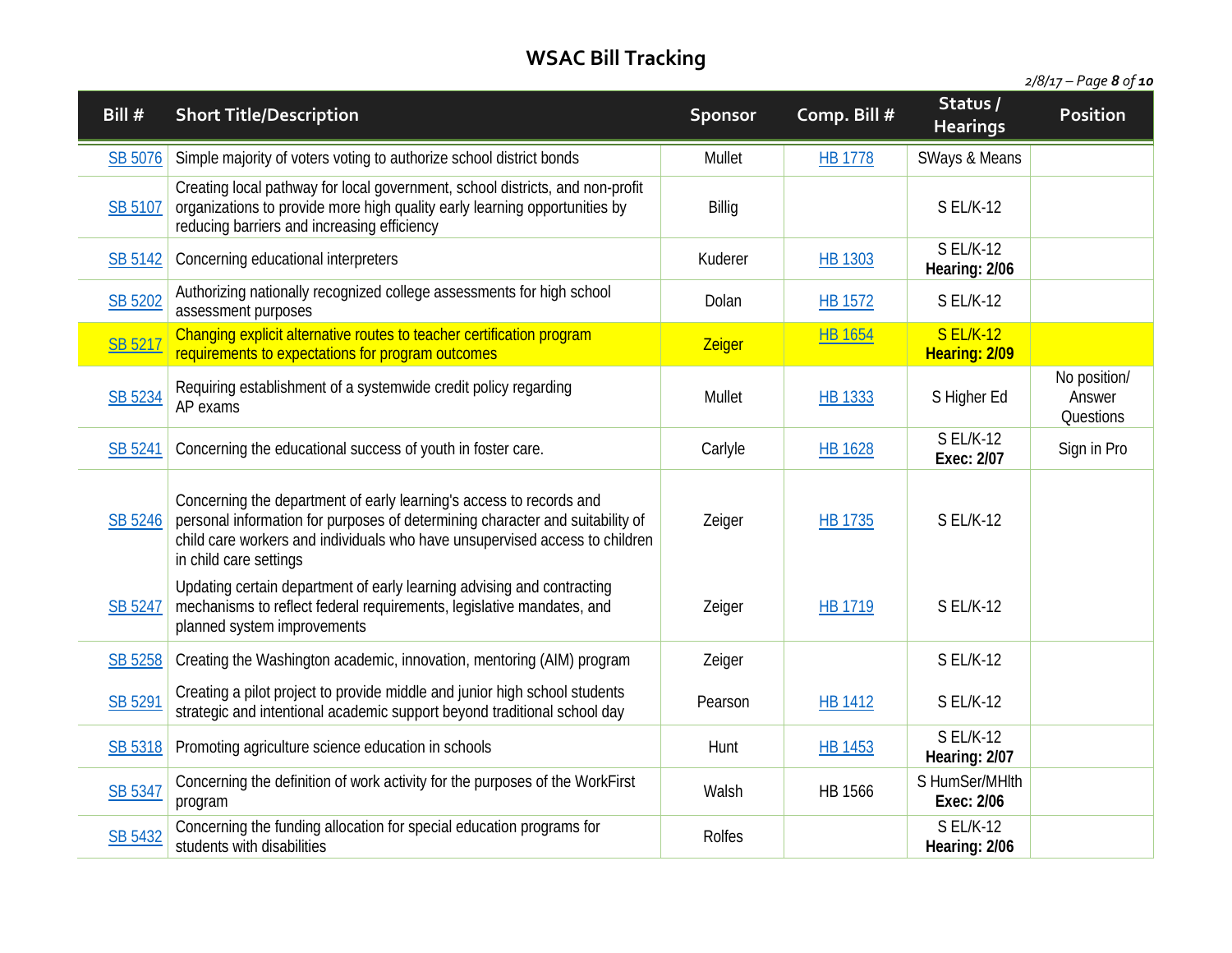| 2/8/17 – Page 9 of <b>10</b> |  |  |
|------------------------------|--|--|
|                              |  |  |

| Bill #          | <b>Short Title/Description</b>                                                                                                                      | <b>Sponsor</b> | Comp. Bill #   | Status /<br><b>Hearings</b>                   | <b>Position</b> |
|-----------------|-----------------------------------------------------------------------------------------------------------------------------------------------------|----------------|----------------|-----------------------------------------------|-----------------|
| SB 5487         | Allowing retired teachers to be employed as mentors                                                                                                 | Zeiger         | HB1685         | $SL/K-12$<br>Hearing: 2/09                    |                 |
| SB 5498         | Creating the department of children, youth, and families                                                                                            | Kagi           | <b>HB 1661</b> | S HumServ<br>Hearing: 2/08                    |                 |
| SB 5526         | Concerning educator preparation data for use by the professional educator<br>standards board.                                                       | Zeiger         | HB 1741        | <b>SEL/K-12</b>                               |                 |
| SB 5548         | Authorizing reimbursement for substitute teachers in activities of the<br>professional educator standards board to carry out its powers and duties. | <b>Rivers</b>  | HB 1734        | S EL/K-12                                     |                 |
| SB 5568         | Freezing tuition at institutions of higher education                                                                                                | Liias          |                | S Hi Ed                                       |                 |
| <b>SB 5607</b>  | Concerning education                                                                                                                                | <b>Braun</b>   |                | S Passed 3rd<br>Hearing: 2/06<br>in H Approps | <b>Track</b>    |
| SB5712          | Developing a bilingual educational workforce.                                                                                                       | Zeiger         |                |                                               |                 |
| <b>SJR 8200</b> | Amending Constitution to provide for a system of publicly funded schools                                                                            | Baumgartner    |                | <b>S EL/K-12</b>                              | <b>Track</b>    |
|                 | <b>Budget/Tax Bills</b>                                                                                                                             |                |                |                                               |                 |
| <b>SHB 1059</b> | Delaying implementation of revisions to the school levy lid                                                                                         | Lytton         | SB 5023        | S Ways&Means                                  | <b>Track</b>    |
| <b>HB 1067</b>  | Making 2017-2019 fiscal biennium operating appropriations                                                                                           | Ormsby         | SB 5048        | H Approps                                     |                 |
| <b>HB 1068</b>  | Making 2017 supplemental operating appropriations                                                                                                   | Ormsby         |                | H Approps                                     |                 |
| <b>HB 1158</b>  | (I-200 repeal) - Restoring fair treatment of underserved groups in public<br>employment, education, and contracting                                 | Santos         |                | H Cap Budget<br>Hearing: 2/10                 |                 |
| <b>HB 1325</b>  | Concerning the evaluation and prioritization of capital budget projects at the<br>public two-year and four-year institutions of higher education    | Tharinger      | SB 5087        | H Cap Budget<br>Exec: 2/07, 2/10              |                 |
| HB 1393         | Eliminating the reduction in state basic education funding that occurs in<br>counties with federal forestlands.                                     | Walsh          |                | H Approps                                     |                 |
| HB 1397         | Exempting property owned or used by community and technical colleges<br>from property tax                                                           | Dolan          | SB 5380        | H Finance                                     |                 |
| <b>HB 1438</b>  | Suspending four-year balanced budget requirements in order to fulfill the<br>state's education funding obligations                                  | Ormsby         |                | H Approps                                     |                 |